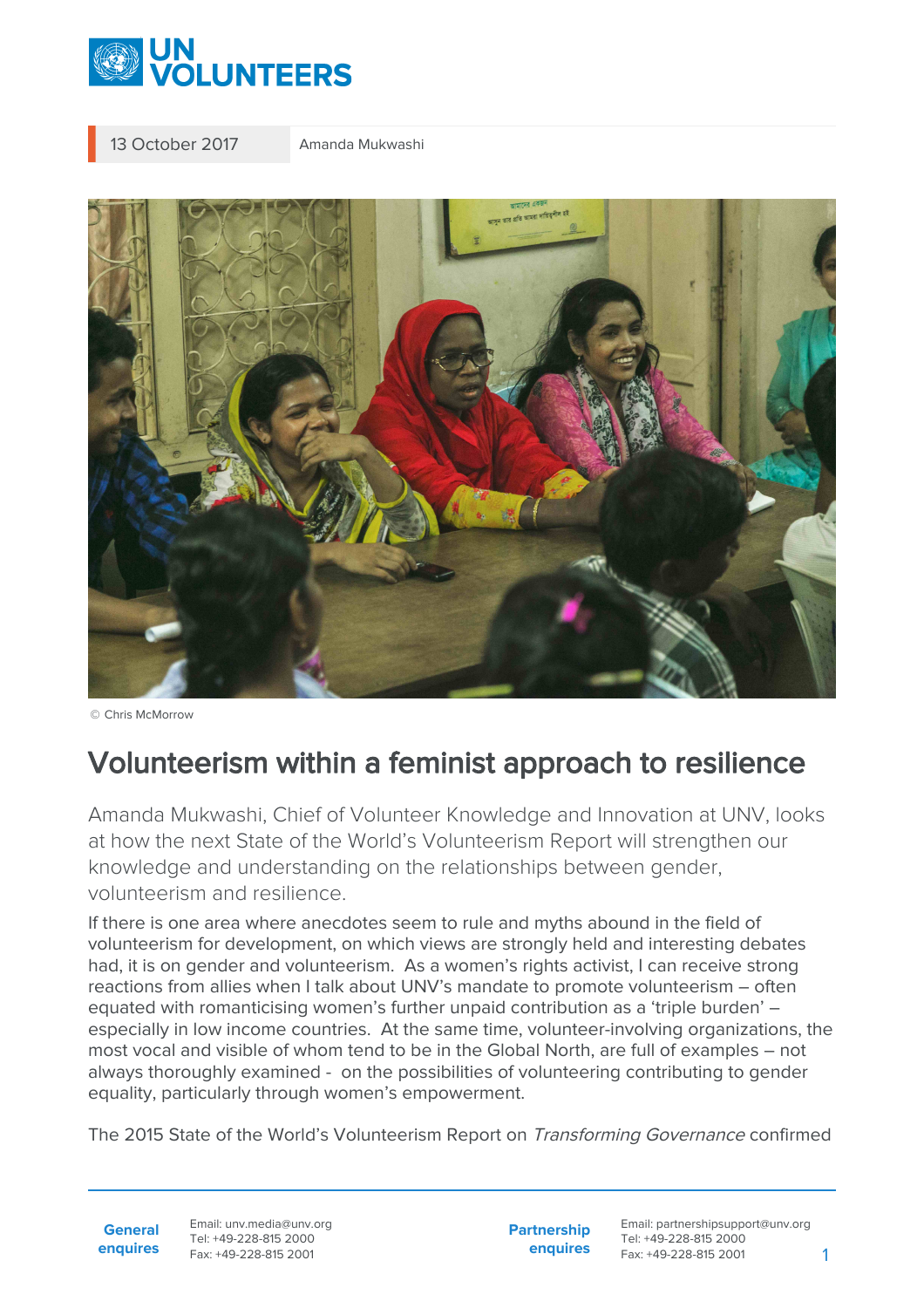

the gendered nature of volunteerism at all levels. Globally, estimates on voluntary labour tend towards gender parity, although in terms of forms and function this will differ by context. But we know that how gendered power dynamics play out is a complex issue. Volunteerism is rooted in social, political and economic structures, is undertaken in a variety of ways and for diverse motivations. Voluntary action can be rooted in strong religious and cultural traditions, and equally can be part of processes of modernisation and intergenerational change.

There are two points I would highlight from the 2015 State of the World's Volunteerism Report on Transforming Governance and which were taken up with real interest in discussions around that publication. We found that, at a policy level, opportunities to volunteer and thus to reap the associated benefits including voice, skills and training, new networks and relationships, access for many women is hindered, particularly in more organized volunteering. On the other hand, we found that in some circumstances, women were able to use volunteering as a means to claim spaces, have voice and representation that would otherwise be denied to them. For example, in Arab States, a movement of women volunteers over more than a decade worked to change legislation on nationality laws.

For the 2018 report, UNV will attempt to move further, to understand the dynamics between gender and volunteerism in the context of community resilience. This work is being led by UN Volunteers posted in six countries across Latin America, Africa and Asia. We are on a steep learning curve as we carry out original field research for the first time to try and dig deeper – hearing from volunteers and their communities first hand. But following UNV's first gender evaluation this year, we are hoping to inform not only our own approach moving forward, but that of other volunteering and/or resilience actors.

The first paper will provide a gender analysis of the community-level findings on the distinctive characteristics of volunteering. Since both resilience and volunteerism are highly gendered, we want to look at how they interact in communities facing a range of shocks and stresses. We know that women and girls are often [disproportionately affected](https://www.gfdrr.org/sites/gfdrr/files/publication/Building-Social-Resilience-Protecting-and-Empowering-Those-Most-at-Risk.pdf) by some types of disasters – for example natural disasters and climate events - yet underrepresented in relevant decision-making and planning processes. Yet risks, and communities' and others' reactions to those risks, may also represent [opportunities](https://journalinternaldisplacement.webs.com/Vol4No1/Krause_JID_Vol4_No1_2014.pdf) for transformation and change.

Having worked with communities during 2017 to understand what they see as the distinctive contribution of volunteerism to community resilience, we will try to unpack some of the gender dimensions of these capacities - such as local knowledge, the ability to selforganize around priorities, the formation of networks to act, and to build trust within and across groups. In terms of informing future approaches, we will seek to understand how the different forms and types of volunteerism for resilience contributes positively or negatively to gender equality, primarily through the empowerment of women and girls.

**General enquires** Email: unv.media@unv.org Tel: +49-228-815 2000 Fax: +49-228-815 2001

**Partnership enquires**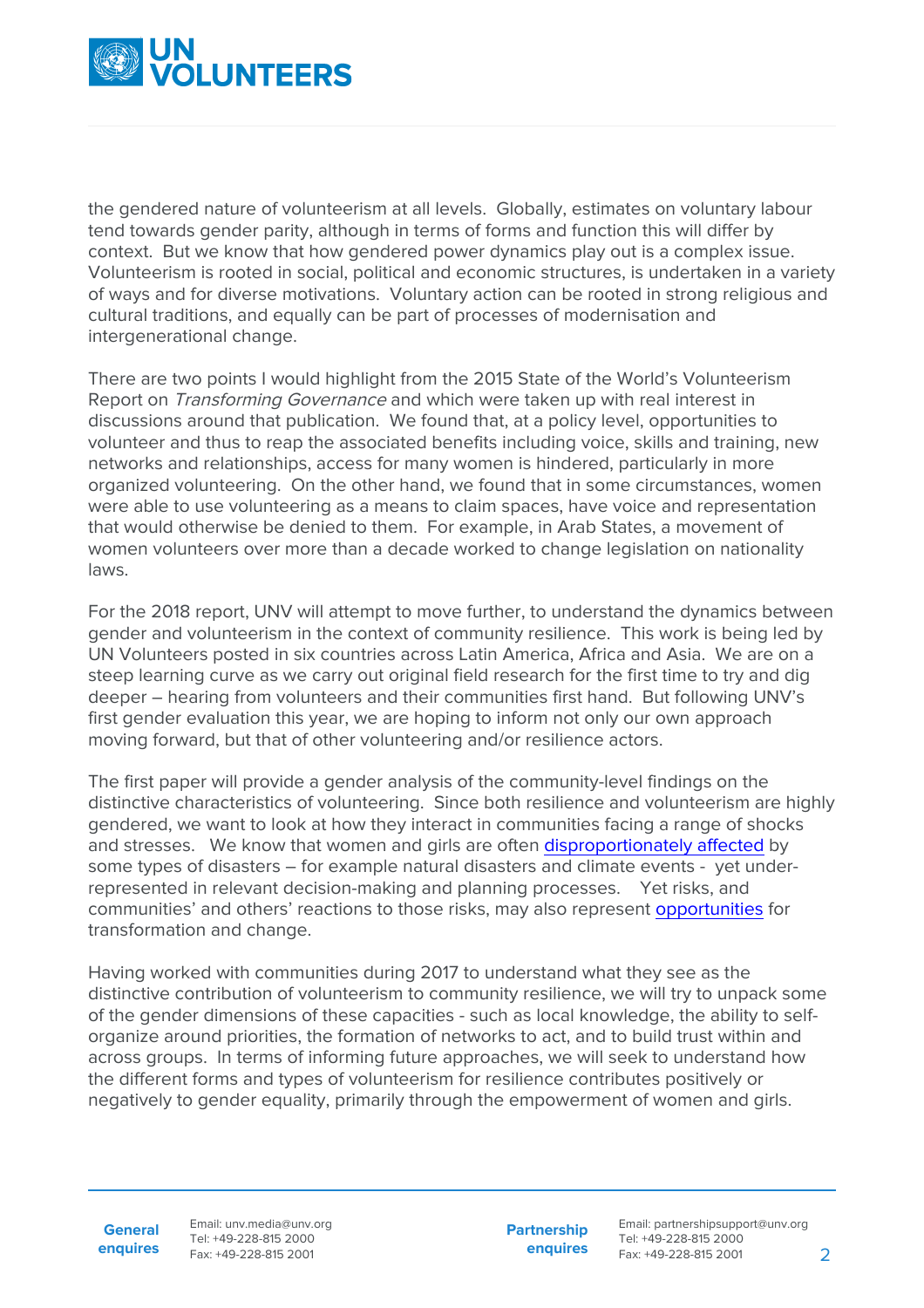

The second paper will look at the role of volunteerism in preventing violence against women and girls. When we chose the community as our unit of analysis for this report to align with many [sectoral models,](https://www.undp.org/content/undp/en/home/librarypage/environment-energy/sustainable_land_management/CoBRA/cobra-conceptual-framework) we knew that there would be gaps and challenges by focusing at this level. Firstly, there is a danger of only seeing 'macro' risks to the communities rather than the everyday shocks such as illness, violence, death, which often have the most significant impact on individuals' well-being. Secondly, such 'communityagreed' risks are often part of a narrative and consensus which is of course rooted in the voices of those who have a say (including external actors who engage in conversations to define 'vulnerabilities'). Thus, violence may be highlighted as a risk when it comes from outside, but less so in the case of domestic violence within the community. Yet feminists know that the personal is political. So, we will explore volunteerism's role in responding to and reinforcing the institutions surrounding such violence.

Ultimately the concept of resilience, which originates from the field of psychology, should help us move from thinking about abstract development processes to a more complex understanding of both lived experiences of poverty, conflict and disenfranchisement. In turn, it provides an understanding that resilience-building strategies would therefore need to be 'nested' as building blocks from the individual to the global which are mutually reinforcing. It helps us understand the connections between personal experience and wider social, political and economic structures – still often absent in formal development discourse - but most keenly felt by those who are marginalized by those very structures.

By exploring these topics, we hope to move beyond a [one-dimensional focus on women's](https://www.tandfonline.com/doi/full/10.1080/13552074.2015.1113769) [vulnerabilities](https://www.tandfonline.com/doi/full/10.1080/13552074.2015.1113769) to embrace the active roles of women and girls to shape their lives and contribute to their communities. As a person-centred approach to peace and development, volunteerism is already playing a role, and through honest reflection, discourse and careful consideration, may ultimately be able to help shape a more feminist approach to strengthening community resilience.

This blog post is part of the SWVR 2018 project. To return to the SWVR 2018 web section click [here.](https://www.unv.org/swvr/resilientcommunities)



## • SWVR • SWVR2018

**General enquires** Email: unv.media@unv.org Tel: +49-228-815 2000 Fax: +49-228-815 2001

**Partnership enquires**